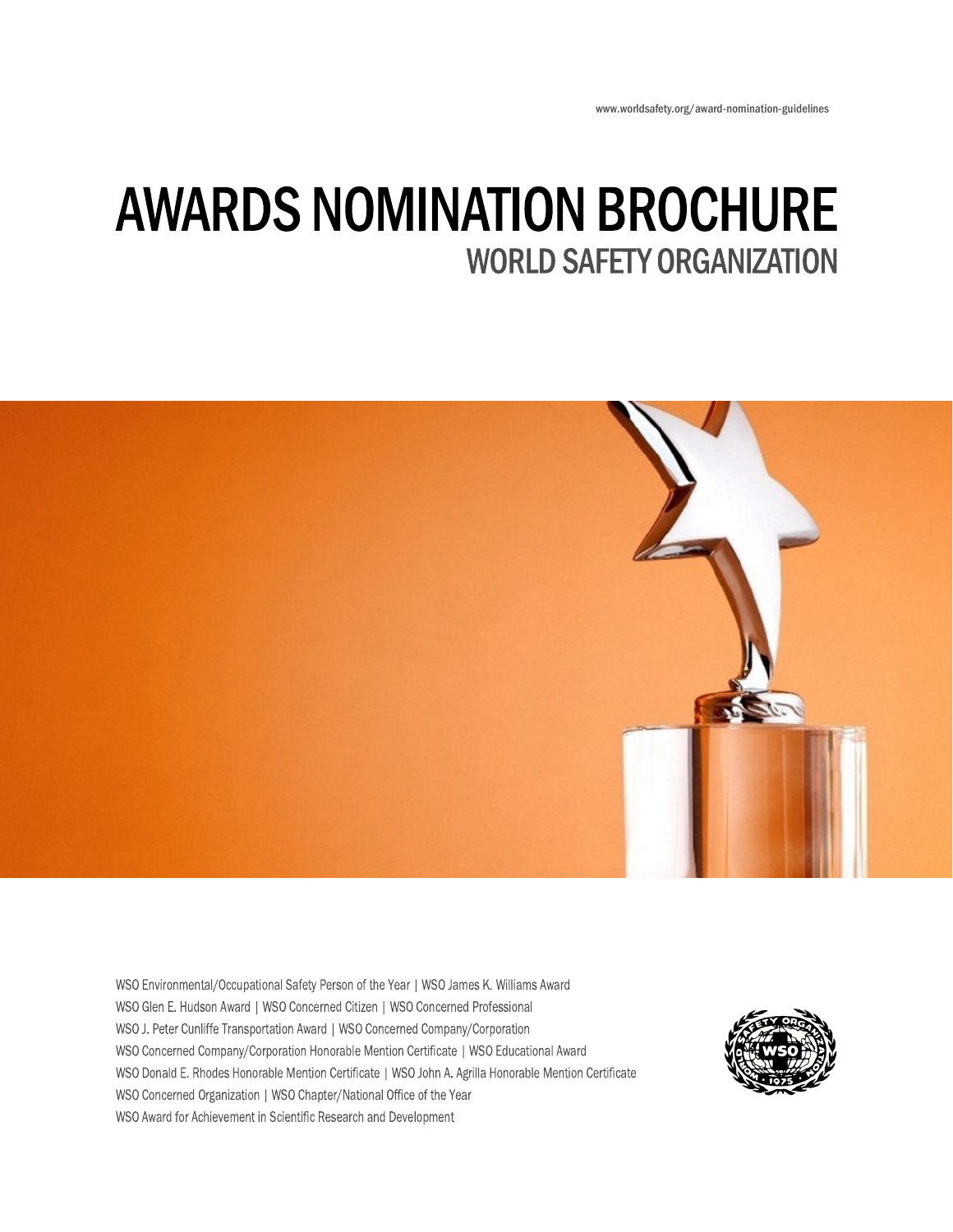## **WSO AWARDS NOMINATION GUIDELINES**

#### I. List Of Awards

- [ ] WSO Environmental/Occupational Safety Person of the year
- [ ] WSO James K. Williams Award
- [ ] WSO Glenn E. Hudson Award
- [ ] WSO Concerned Citizen Award
- [ ] WSO Concerned Professional Award
- [ ] WSO J. Peter Cunliffe Transportation Award
- [ ] WSO Concerned Company/Corporation Award
- [ ] WSO Concerned Company/Corporation Honorable Mention Certificate
- [ ] WSO Educational Award
- [ ] WSO Donald E. Rhodes Honorable Mention Certificate
- [ ] WSO John A. Agrilla Honorable Mention Certificate
- [ ] WSO Concerned Organization Award
- [ ] WSO Chapter/WSO National Office Of The Year Award
- [ ] WSO Award For Achievement In Scientific Research And Development

#### II. Criteria For The WSO Awards

*Listed below are some criteria used in the selection of individuals, companies, corporate organizations, etc., for the awards of the World Safety Organization. Also listed are the number of awards to which these presentations are limited. The support of the WSO purpose "…to protect people, resources, environment and property" and the support of the WSO motto "Making Safety A Way Of Life…Worldwide" are nominal for all awards.*

#### World Environmental/Occupational Safety Person of the Year (One Award per Year)

*Individual working full time in the field of environmental/occupational safety/health, hazardous materials management, or allied field, with national and international experience, etc. Membership in the WSO is not a requirement.*

Nominator*:* May be nominated by an individual or organization with an in-depth knowledge of the nominee's accomplishments. Criteria for Nomination*:* An individual who has shown above-average support and dedication to the protection of people, property, resources, and the environment on an international basis, fulfilling at least three of the following requirements (may be retired,

does not have to be practicing full time in the safety profession at the time of nomination):

- Can document continuous involvement in safety or allied profession for a period of at least 10 years;
- Participated in a significant manner in the safety discipline work in at least five countries worldwide;
- Authored book(s)/article(s)/text(s) in his/her field of expertise, significant in nature, published in at least five countries worldwide, or an international publication distributed in at least five countries;
- Designed concept, process, or some other notable invention within the safety disciplines;
- Shown a significant support for the promotion of safety education and discipline;
- Other significant accomplishments may be submitted for review.

#### WSO James K. Williams Award **Construction Construction Construction** Construction Construction Construction Construction Construction Construction Construction Construction Construction Construction Construction Constructi

*An Active Member of the WSO who has shown above average support and cooperation for the organization and was actively involved in the WSO programs, operations, etc., on a volunteer assistance and work basis.*

- Nominator*:* May be nominated by any member of the WSO with an in-depth knowledge of the nominee's accomplishments on behalf of the World Safety Organization.
- Criteria for Nomination*:* A member in good standing with the World Safety Organization who has unselfishly provided significant assistance with and support of the programs of the WSO, as well as a strong dedication to the WSO purpose of protection of people, property, resources, and the environment, and with a full support of the WSO motto "Making Safety A Way Of Life…Worldwide."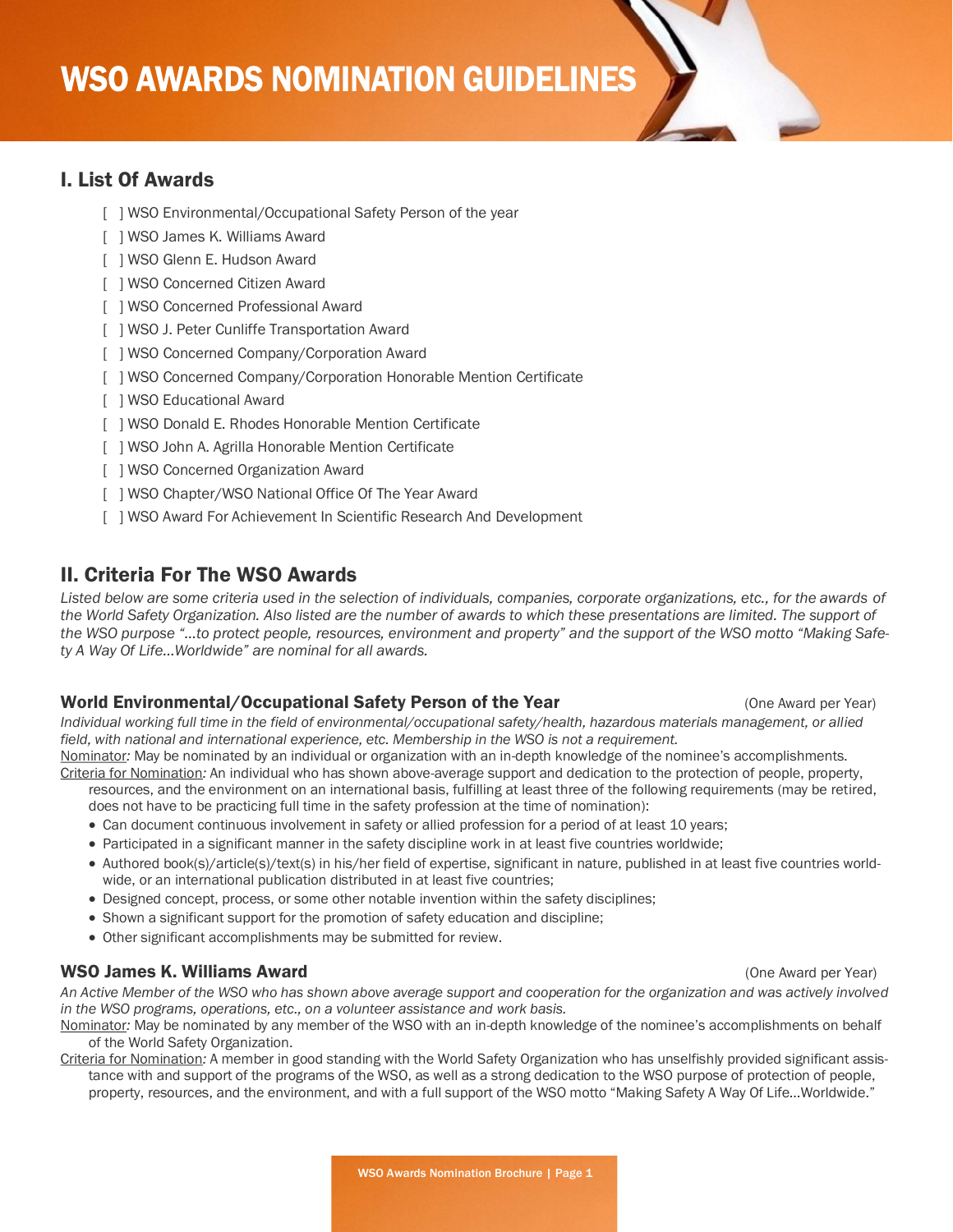#### WSO Glenn E. Hudson Award **Constanting Constanting Constanting Constanting Constanting Constanting Constanting Constanting Constanting Constanting Constanting Constanting Constanting Constanting Constanting Constanting Con**

*The WSO Glenn E. Hudson award is presented to a person(s) and or organization(s) for outstanding achievement or performance of special service in the advancement of the disciplines of WSO in a country other than the United State of America (USA). The purpose is to recognize and foster the growth of WSO outside the USA. Person(s) or organization(s) residing outside the USA, including US citizens, are eligible. Non-U.S. citizens are not eligible for work performed in the USA.*

Criteria for Nomination*:* Selection is based on such issues/contributions as: (a) significant representation of the international community at International WSO Organization Conferences; (b) papers on WSO that were published by the nominee in countries other than the USA; (c) participation and contribution at other international conferences on safety; (d) clear demonstration of excellence in the application of WSO in countries other than the USA;; (e) papers submitted and published in the WSO World Safety Journal.

#### **WSO Concerned Citizen** (One Award per Year) **WSO Concerned Citizen** (One Award per Year)

*Active Member of the WSO who has shown above-average support and cooperation for the community organizations and programs, volunteered his/her time to those programs, served on community boards, provided training etc.*

- Nominator*:* Must be nominated by an individual(s) from one of the organizations which benefited from the nominee's support and who is familiar with and has an in-depth knowledge of the nominee's accomplishments in conjunction with the above volunteer work.
- Criteria for Nomination*:* A member in good standing with the World Safety Organization who has unselfishly provided significant assistance and support of the local community programs where safety was the most important aspect, as well as a strong dedication to the WSO purpose of protection of people, property, resources, and the environment, and with a full support of the WSO motto "Making Safety A Way Of Life…Worldwide."

#### **WSO Concerned Professional Concerned Automobile Concerned Professional Concerned Avard per Year)**

*An Active Member of the WSO who has shown above-average skills in design, leadership, and supervision of environmental/ occupational safety and health programs, hazardous materials management programs, transportation safety programs, etc.* Nominator*:* Must be nominated by an individual with an in-depth knowledge of the nominee's accomplishments, such as the Compa-

- ny/Corporation's Chief Executive Officer, Owner, Mayor, a group of co-workers with an approval of the immediate supervisor and company/corporation's head, Member of the Advisory Body of the WSO Chapter, etc.
- Criteria for Nomination*:* A member in good standing with the World Safety Organization who exhibits total dedication and commitment to the protection of people, property, resources, and the environment through participation and personal involvement in professional safety activities.

#### WSO J. Peter Cunliffe Transportation Award (One Award per Year) and the Control of Award per Year)

*An Active Member of the WSO who has shown above-average skills in design, leadership, and supervision of a transportation program, etc.*

- Nominator*:* Must be nominated by an individual with an in-depth knowledge of the nominee's accomplishments, such as the company/corporation's Chief Executive Officer, Owners, Mayor, a group of co-workers with an approval of the immediate supervisor and company/corporation's head, member of the advisory body of the WSO Chapter, etc.
- Criteria for Nomination: A member in good standing with the World Safety Organization who exhibits total dedication and commitment to the protection of people, property, resources, and the environment through participation and personal involvement in professional safety activities.

### WSO Concerned Company/Corporation (Six Awards per Year; Seven if no Non-Industrial Entity is Selected)

Nominees can be recognized as either:

- A company or corporation with an excellent safety program, safety record, etc., industrial in nature, with programs on off-thejob safety, environmental programs, etc.;
- A company or corporation, non-industrial in nature, with an excellent safety or environmental program, safety record, etc. *Membership in the WSO is not a requirement.*

Nominator*:* May be nominated by any individual or organization with an in-depth knowledge of the nominee's accomplishments. Criteria for Nomination*:* Company or corporation who is actively (and above-average in) contributing to the protection of people, prop-

erty, resources, and the environment through innovative programs; shows distinctive concern for the well-being of its employees and local community.

### WSO Concerned Company/Corporation Honorable Mention Certificate (Two Awards per Year)

*A Company or Corporation with commendable support of environmental, occupational, safety, etc., programs. May be industrial or non-industrial. Membership in the WSO is not a requirement.*

Nominator*:* May be nominated by any individual or organization with an in-depth knowledge of the nominee's accomplishments. Criteria for Nomination*:* Institution, company, training entity, individual, etc., with an above-average program of educational nature in the fields of environmental/occupational safety and health, fire science and safety, public safety, healthcare safety, transporta-

tion safety, or similar programs; actively (and above-average in) contributing to the protection of people, property, resources, and environment through innovative programs; with distinctive concern for the education of professionals and general public in the disciplines of safety and allied fields.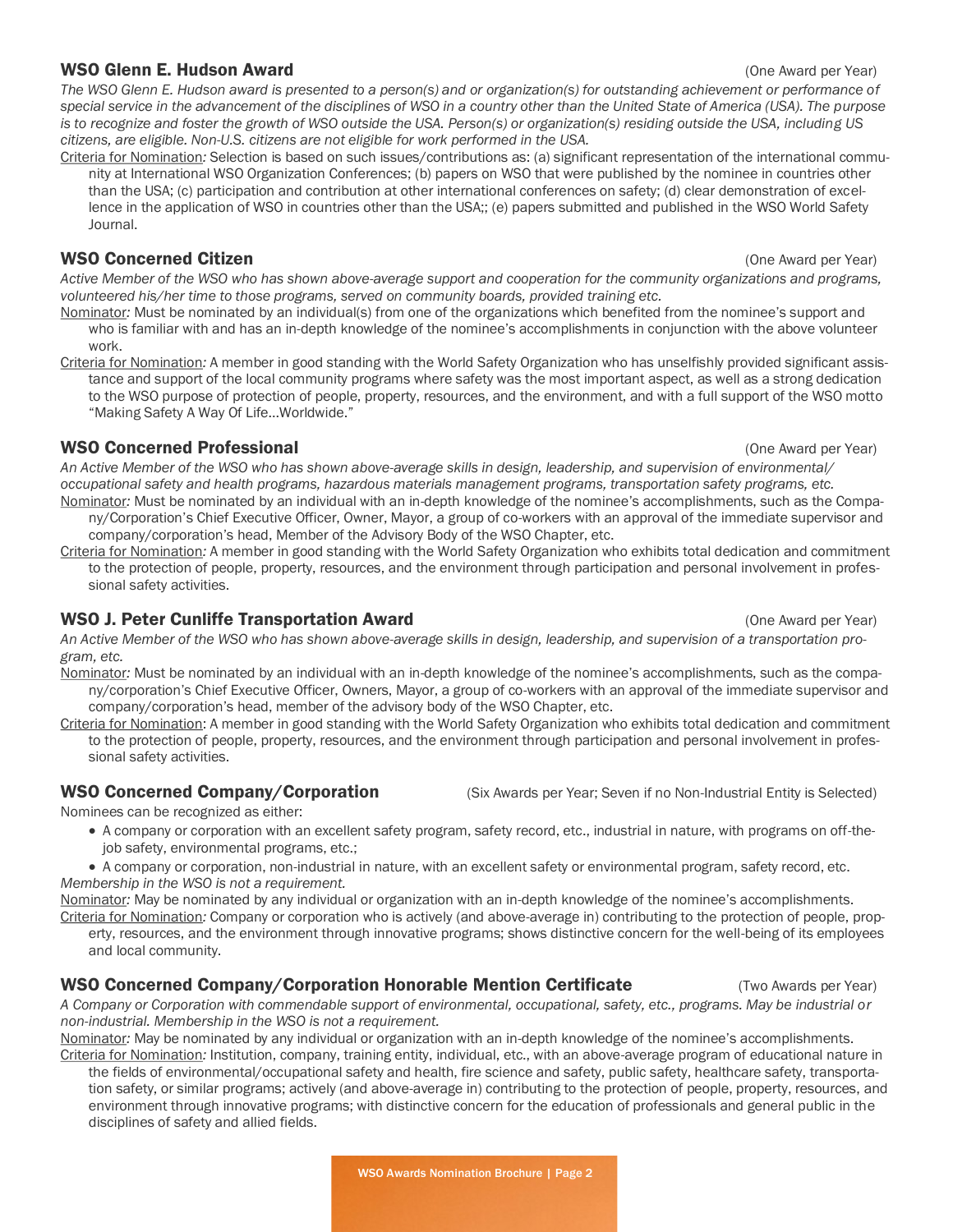#### WSO Educational Award **Example 2018** and the example of the Awards per Year) **WSO** Educational Awards per Year)

*An Institution, Company, Training Entity, Individual, etc., with an above-average program of educational nature in the fields of safety, environment, public safety, healthcare safety, transportation safety, etc. Membership in the WSO is not a requirement.* Nominator*:* May be nominated by any individual or organization with an in-depth knowledge of the nominee's accomplishments.

Criteria for Nomination*:* Institution, company, training entity, individual, etc., with an above-average program of educational nature in the fields of environmental/occupational safety and health, fire science and safety, public safety, healthcare safety, transportation safety, or similar programs; actively (and above average in) contributing to the protection of people, property, resources and the environment through innovative programs; with distinctive concern for the education of professionals and general public in the disciplines of safety and allied fields.

#### **WSO Donald E. Rhodes Honorable Mention Certificate Canadian Construct Canadian Construct Construct A** (Two Awards per Year)

*Active Member of the WSO who has shown an above average dedication and promotion of occupational and environmental safety and health through development and implementation of the training programs in these fields.*

Nominator: May be nominated by any individual or organization with an in-depth knowledge of the nominee's accomplishments. Criteria for Nomination: A member in good standing with the World Safety Organization who exhibits total dedication and commitment to the protection of people, property, resources, and the environment through participation and personal involvement in professional safety activities.

#### **WSO John A. Agrilla Honorable Mention Certificate** (Two Awards per Year)

*Active Member of the WSO who has shown an above average dedication to the promotion of occupational and environmental safety and health in the field of construction safety.*

Nominator: May be nominated by any individual or organization with an in-depth knowledge of the nominee's accomplishments.

Criteria for Nomination: A member in good standing with the World Safety Organization who exhibits total dedication and commitment to the protection of people, property, resources, and the environment through participation and personal involvement in professional safety activities.

#### **WSO Concerned Organization Award** (The Sample of Two Awards per Year) **WSO Concerned Organization Award**

*An Association, Society, Agency, etc., with an above-average support of safety, environmental, etc., movement. (two awards per year) Nominator:* May be nominated by any individual or organization with an in-depth knowledge of the nominee's accomplishments. *Criteria for Nomination:* Association, Society, Agency, etc., with an above-average support of safety, environmental, etc., movement; actively (and above average in) contributing to the protection of people, property, resources, and the environment through innovative programs; with distinctive purpose and goals to enhance the safety awareness.

#### WSO Chapter/WSO National Office Of The Year (One Award per Year) (One Award per Year)

*The WSO Chapter/WSO National Office of the Year award is presented annually to recognize exceptional effort on the part of a WSO Chapter/WSO National Office membership to promote WSO and the organization. Any WSO Chapter/National Office in good standing is eligible for this award.*

*Criteria for Nomination:* Number of meetings held, ratio of percentage of chapter members attending meetings, quality and number of Chapter/National Office newsletters, special events conducted by the Chapter/National Office, number of activities held to promote WSO and the organization, number of new members, participation in the awards program, articles submitted and published in WSO Journal by Chapter/National Office members.

#### WSO Award for Achievement In Scientific Research And Development (One Award per Year)

*Presented to an individual or group who has made contributions to the advancement of WSO through research and development programs. Any individual (members or non-members) or a group is eligible. Selection is based on individual or group actions that significantly contributed to the effectiveness of the application of WSO programs in research and development. Criteria for Nomination:* (a) Direction or coordination of a major research project that led to the development of new approaches to the application of principles/techniques to a major system (transportation, nuclear, etc.) or product (automobile, aircraft, or other major consumer product) where significant increases in the safety of the user can be demonstrated; (b) The development of testing methods or standards that has contributed significantly to the safety interface between the system and the operator of the product and the consumer; (c) The development of testing methods or standards that has clearly enhanced the safety of research and development testing operations. Standards/methods must have been adopted and implemented to standard practice in a major system or organization; (d) Significant development in the process of evolving WSO as a true discipline.

### III. Nomination Procedures

The awards cycle is from 1 January to 31 December each year. Nominations for a given year are accepted in the WSO by May 15th, following the end of the award cycle. In order to keep things as simple as possible, a single award nomination process is used for all awards. Please read the instructions carefully, and you will find that all the potential situations are covered. A letter format will be accepted as long as all the information is provided in the proper order. It is difficult to provide too much justification for your nomination. The most frequent problem is having insufficient information to judge the validity of the nomination.